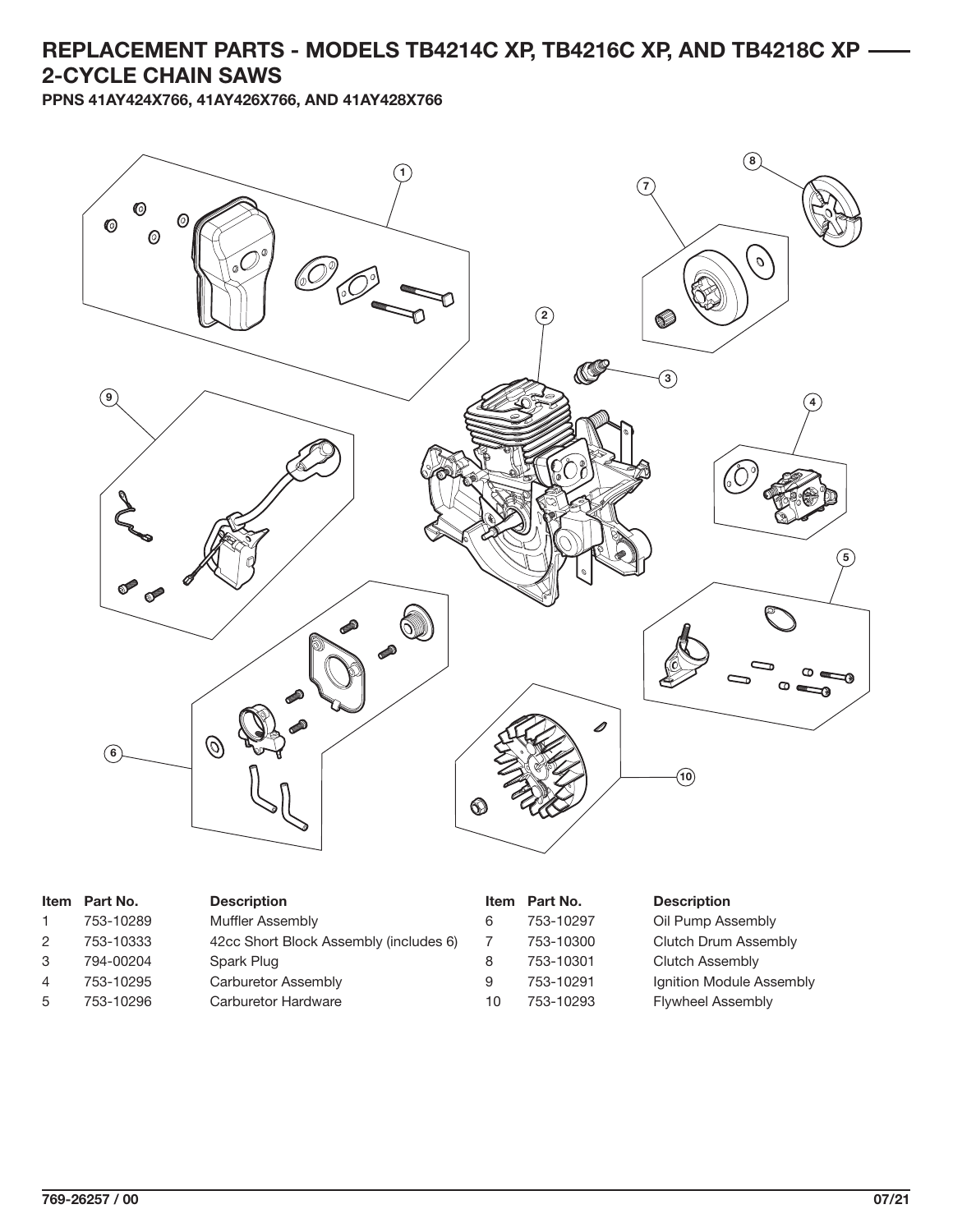## **REPLACEMENT PARTS - MODELS TB4214C XP, TB4216C XP, AND TB4218C XP 2-CYCLE CHAIN SAWS**

**PPNS 41AY424X766, 41AY426X766, AND 41AY428X766**



| <b>Item</b> | Part No.   | <b>Description</b>                       | <b>Item</b> | Part No.  | <b>Description</b>   |
|-------------|------------|------------------------------------------|-------------|-----------|----------------------|
| 11          | 713-05277  | 14" Saw Chain (TB4214C XP)               | 16          | 753-10332 | Spike Plate Assembly |
|             | 713-05276  | 16" Saw Chain (TB4216C XP)               | 17          | 753-10324 | Fuel Tank Assembly   |
|             | 713-05042  | 18" Saw Chain (TB4218C XP)               | 18          | 753-10330 | Primer Bulb          |
| 12          | 795-01022A | 14" Guide Bar (TB4214C XP)               | 19          | 753-11114 | Choke Lever Assembly |
|             | 795-01023A | 16" Guide Bar (TB4216C XP)               | 20          | 753-10331 | Stop Switch Assembly |
|             | 795-01024A | 18" Guide Bar (TB4218C XP)               | 21          | 753-11113 | Fuel Cap Assembly    |
| 13          | 753-08105  | Guide Bar Nuts                           | 22          | 753-10325 | Oil Cap Assembly     |
| 14          | 753-10336  | Bar Plate Assembly                       | 23          | 753-10329 | <b>Throttle Rod</b>  |
| 15          | 753-10284  | Chainsaw Handle Assembly (incl. 30 & 31) | 24          | 753-10328 | <b>Fuel Filter</b>   |